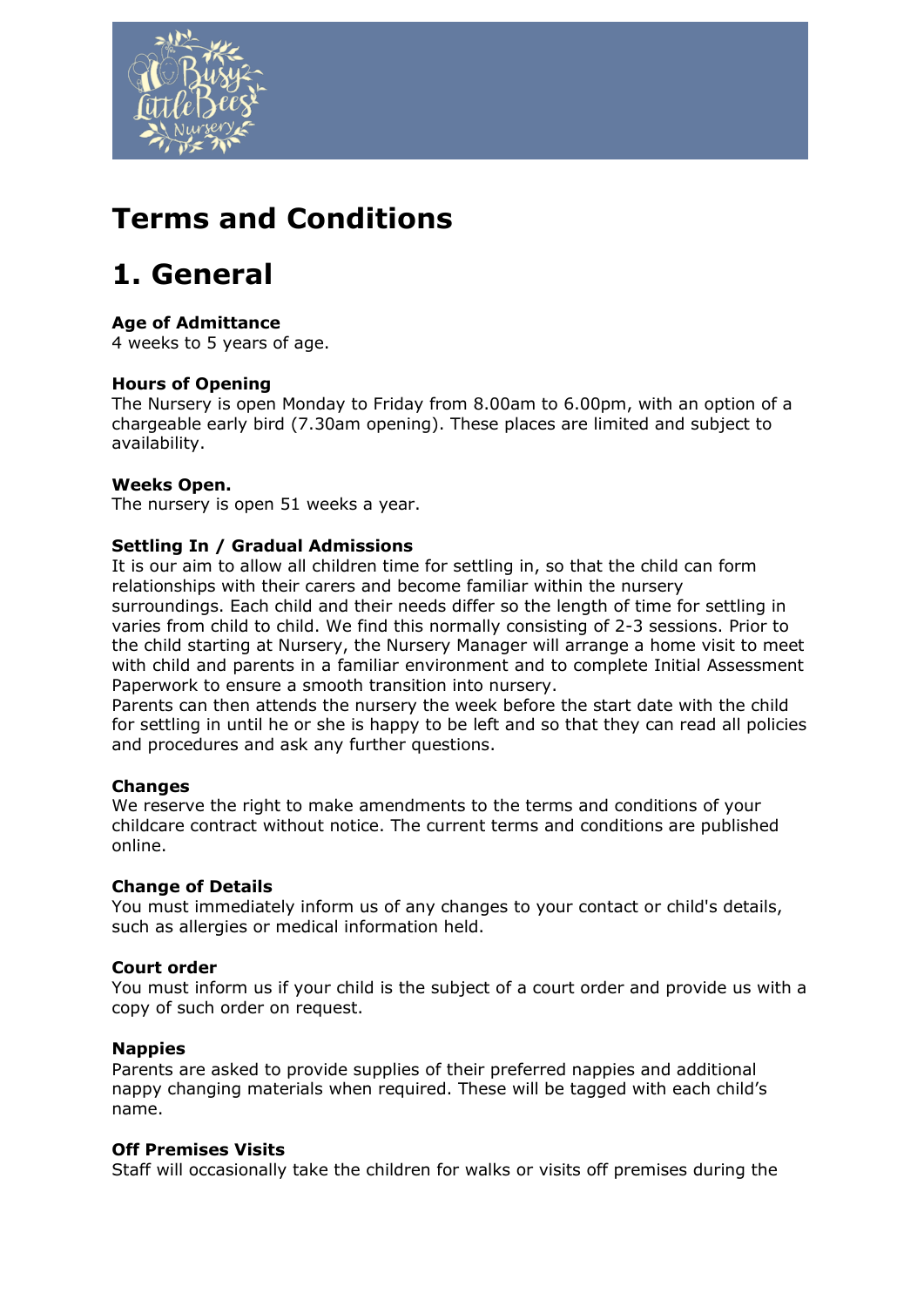

course of their sessions in accordance with statutory staffing requirements and parental consent being obtained.

#### **Mobile Phone**

To ensure the safety and wellbeing of all children who attend our nurseries we enforce a no personal mobile phone usage within our settings. Should you be on your personal mobile phone as you arrive at the nursery can we please ask that you conclude your phone call before entering the premises and do not use this again until you have left the nursery.

#### **Equal Opportunities**

We are an equal opportunities organisation, which makes decisions without regard to race, colour, sex, religion, national origin, age, disability, marital status or sex change status or any other factor protected by law.

#### **Nursery Closure**

The Nursery is closed on public Bank Holidays. During the Christmas period the Nursery will close on Christmas Eve at 2pm and re-open on the first working day after New Years Day. The Christmas closure is still charged for if they fall on days your child normally attends. There are five bank holiday days throughout the year that are not charged for.

If the nursery that your child attends has to close or we take the decision to close due to events or circumstances which are outside our control, we shall be under no obligation to provide alternative childcare facilities to you.

If the closure exceeds 3 days in duration (excluding any days when the nursery would otherwise be closed), we will credit you with an amount that represents the number of days the nursery is closed in excess of 3 days.

#### **Complaints or Concerns**

If you have a concern or complaint if possible please speak to the nursery manager or alternatively you can email the Nursery Manager. If you have any concerns regarding the services we provide, please discuss these with your child's keyworker. If these concerns do not get resolved to your satisfaction please contact the Nursery Manager. If concerns are still not resolved then contact the Nursery Owner, Jackie Davies.

#### **Employment or Solicitation of Staff**

If, during this childcare contract and for a period of 6 months after the termination of this contract, you (directly or indirectly) employ or otherwise engage the services of any member of our staff who has had contact with your child under this contract then you will be liable to pay and you will be invoiced a fee of  $E2,000.00$  as payment to us recruiting and training a suitable replacement member of staff.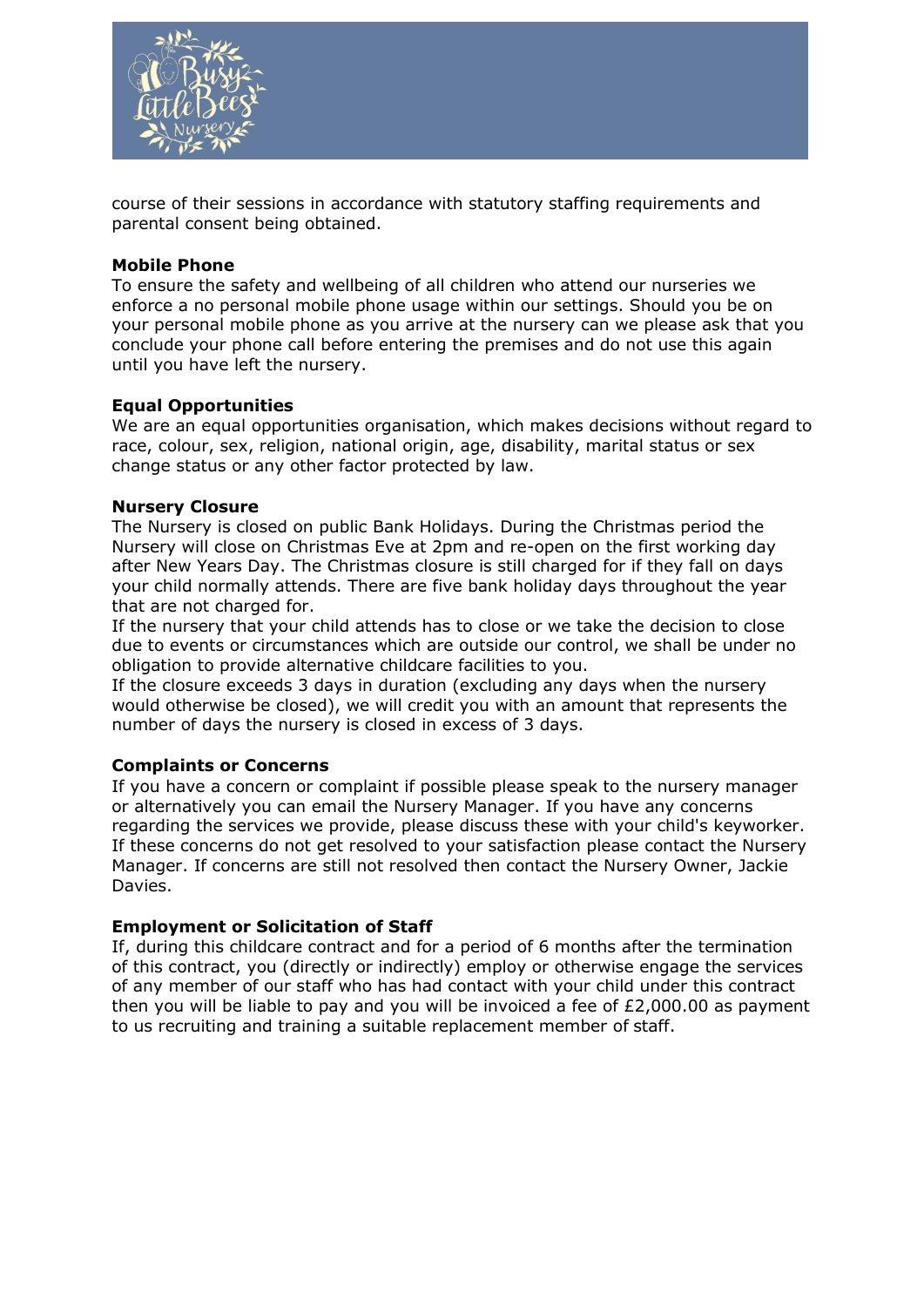

# **2. Medical**

## **Emergency Treatment**

Any child who attends Nursery and has an accident whilst in our care will be given basic first aid treatment by staff. This will include the treatment of minor cuts, bumps or bruises.

Any emergency treatment or medical advice will be permitted unless a parent states in writing otherwise. The Nursery does not accept any responsibility for treatment given against parent's wishes if we have not been informed otherwise.

## **Accidents**

All Parents will be informed and required to sign the accident form. In the case of a more serious accident or incident a child will be taken immediately to a doctor or the nearest hospital and parents will be informed.

#### **Sickness**

The Nursery will make every effort to notify parents should their child become ill at the Nursery. Senior staff reserves the right to remove the child to hospital in an emergency. Please note minimum exclusion periods apply and must be adhered to; our policy and guidelines are available from the nursery manager.

| Disease / Illness                                                   | <b>Minimum Exclusion Period</b>                                                                  |
|---------------------------------------------------------------------|--------------------------------------------------------------------------------------------------|
| Positive<br>Coronavirus<br>$(COVID-19)$<br>infection or<br>symptons | Minimum exclusion period of 5 days                                                               |
| When on<br><b>Antibiotics</b>                                       | First two days at home                                                                           |
| Chickenpox                                                          | 7 days from appearance of the rash                                                               |
| Conjunctivitis                                                      | 24 hrs at home with prescribed medication                                                        |
| Diarrhoea:                                                          | 48 hrs at home                                                                                   |
| Gastroenteritis                                                     | Until authorised by District Community Physician                                                 |
| Hand, foot and mouth                                                | $3 - 5$ days from the appearance of the blisters                                                 |
| Impetigo                                                            | Until the skin is healed                                                                         |
| Infective hepatitis                                                 | 7 days from onset of Jaundice                                                                    |
| Lice:                                                               | Until appropriate treatment has been given                                                       |
| Measles:                                                            | 7 days from appearance of rash                                                                   |
| Meningitis C:                                                       | Until recovered from illness                                                                     |
| Mumps:                                                              | Unless the swelling has subsided and, in no case less than<br>7 days from the start of treatment |
| Plantar warts:                                                      | No exclusion should be treated and covered                                                       |
| Poliomyelitis:                                                      | Until authorised by District Community Physician                                                 |
| Rubella:                                                            | 4 days from the appearance of the rash                                                           |

#### **Minimum Exclusion Period for Nursery**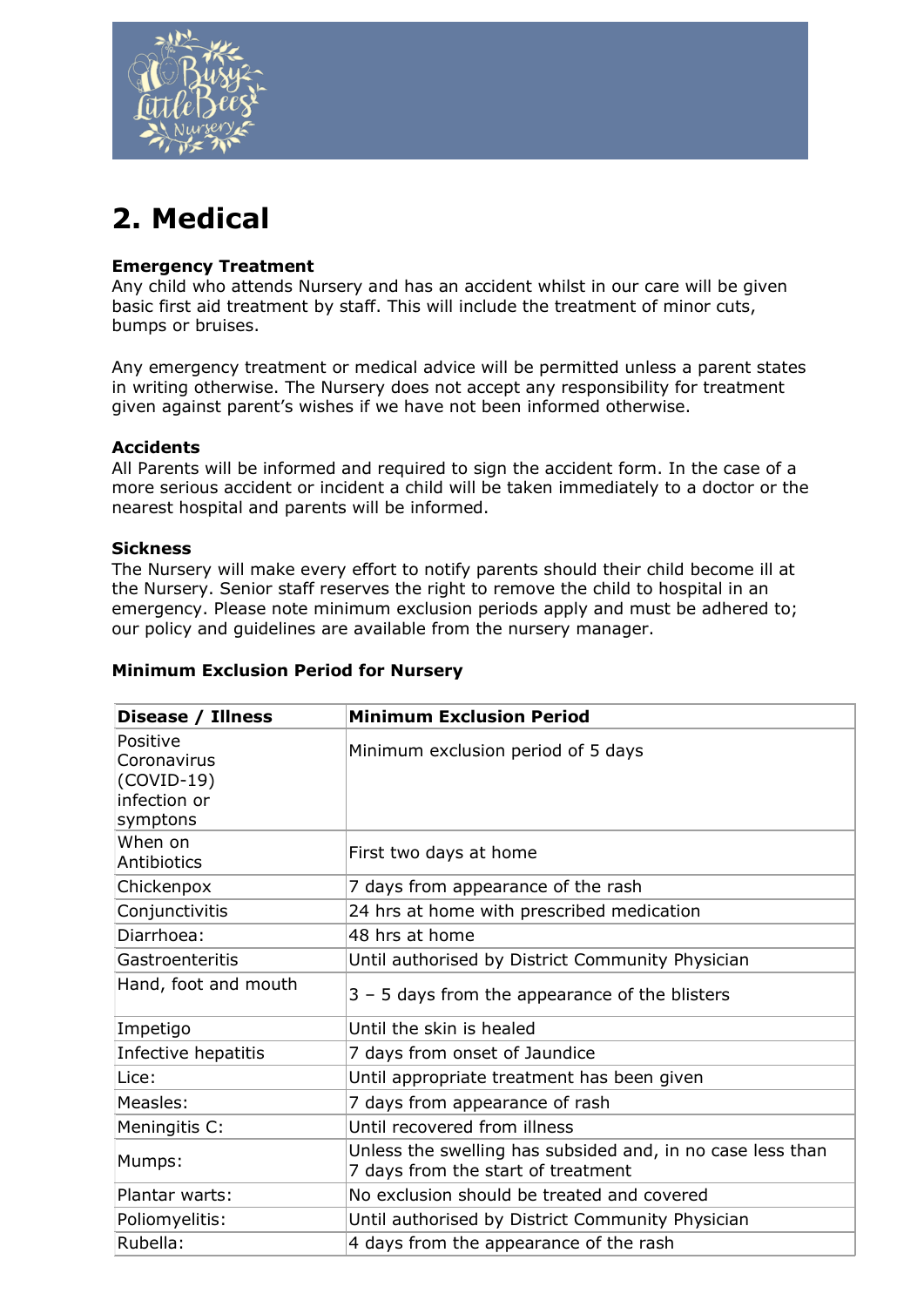

| Ringworm of Scalp: Until cured |                                                                                 |
|--------------------------------|---------------------------------------------------------------------------------|
|                                | Ringworm of Body: Seldom necessary to exclude provided treatment is being given |
| Scabies:                       | Need not be excluded once appropriate treatment is given                        |
| Scarlet fever:                 | No less than 3 days from the start of treatment                                 |
| Tuberculosis:                  | Until authorised by District Community Physician                                |
| Typhoid fever:                 | Until authorised by District Community Physician                                |
| Vomiting:                      | 48 hours at home                                                                |
| Whooping Cough:                | 21 days from the onset of paroxysmal cough                                      |
|                                |                                                                                 |

#### **Contagious Disease**

For the benefit of the other children in the nursery, you must not allow your child to attend the nursery if they are suffering from a contagious disease which could easily be passed on to another child during normal daily activities of the nursery. The Nursery reserves the right to refuse to accept children until the Nursery is satisfied they are not infectious. This is to protect other children from cross infection. The Nursery's exclusion policy is guided by the relevant local Authority.

#### **Immunisations**

If your child has had an Immunisation injection, please keep them at home for 24 hours to ensure that they don't have an adverse reaction and/or have a temperature.

#### **If in doubt**

If your child is suffering from a doubtful rash, sore throat, discharge from the eyes, nose, diarrhoea or any similar symptoms; please keep the child at home until the doctor has certified that the symptoms have disappeared.

You must inform us immediately if your child is diagnosed with any allergy or intolerance.

#### **Antibiotics**

If your child is prescribed antibiotics, please keep them at home until 24 hours dosage has been administered in case of adverse reaction to the medication. Antibiotics and medicines will only be administered by Nursery staff after the child has been taking them for more than 24 hours at home, and only then with written authorisation from their parent. All antibiotics must be prescribed by a doctor.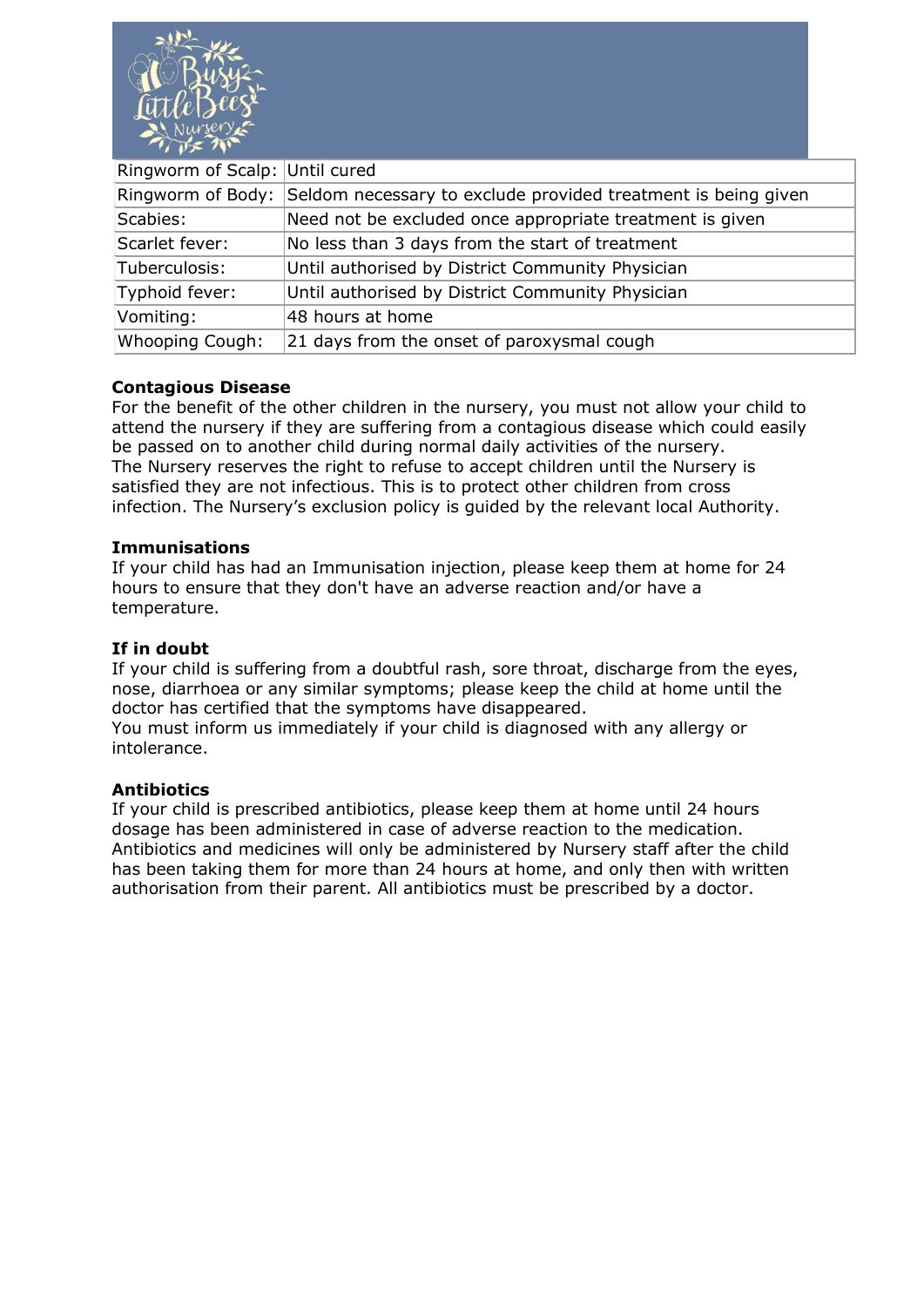

# **3. Child Security and Protection**

## **Child Protection**

Any child who attends the Nursery, irrespective of their racial origin, gender, physical or mental impairment, class, religion or cultural background has a right to protection from neglect, physical, sexual or any other abuse and it is our priority to keep children safe from harm whilst in our care.

The Nursery has a full written policy on Child protection which is available from the nursery manager.

## **Delivery of children**

Children should be delivered by parents/careers into the care of a Nursery Staff Member and entered into the attendance register.

## **Collection of Children**

Children will not be released into the care of anyone other than those named on the childcare registration form unless authorised by the parents personally, by telephone or in writing. If we are not reasonably satisfied that an individual is allowed to collect your child, we will not release your child into their care.

In addition, a personal visit of introduction by the parents, of anyone who will be collecting the child on occasions is encouraged so we are able to confirm their identity.

You are required to inform us immediately if you are unable to collect your child from nursery by the official collection time. All collections must be by an adult over 18 years of age.

## **Social Services**

It is our obligation to require or seek professional advice or actions from the local social services team if we suspect a child is suffering from harm. We have an obligation to report any instances where we consider that a child may have been neglected or abused to the relevant authorities. We may do so without your consent and/or without informing you.

#### **Behaviour Management**

The Nursery has a written policy on behaviour management which is available from the nursery manager.

The use of any form of physical chastisement, verbal humiliation, or aggressive handling of a child is not acceptable at the Nursery.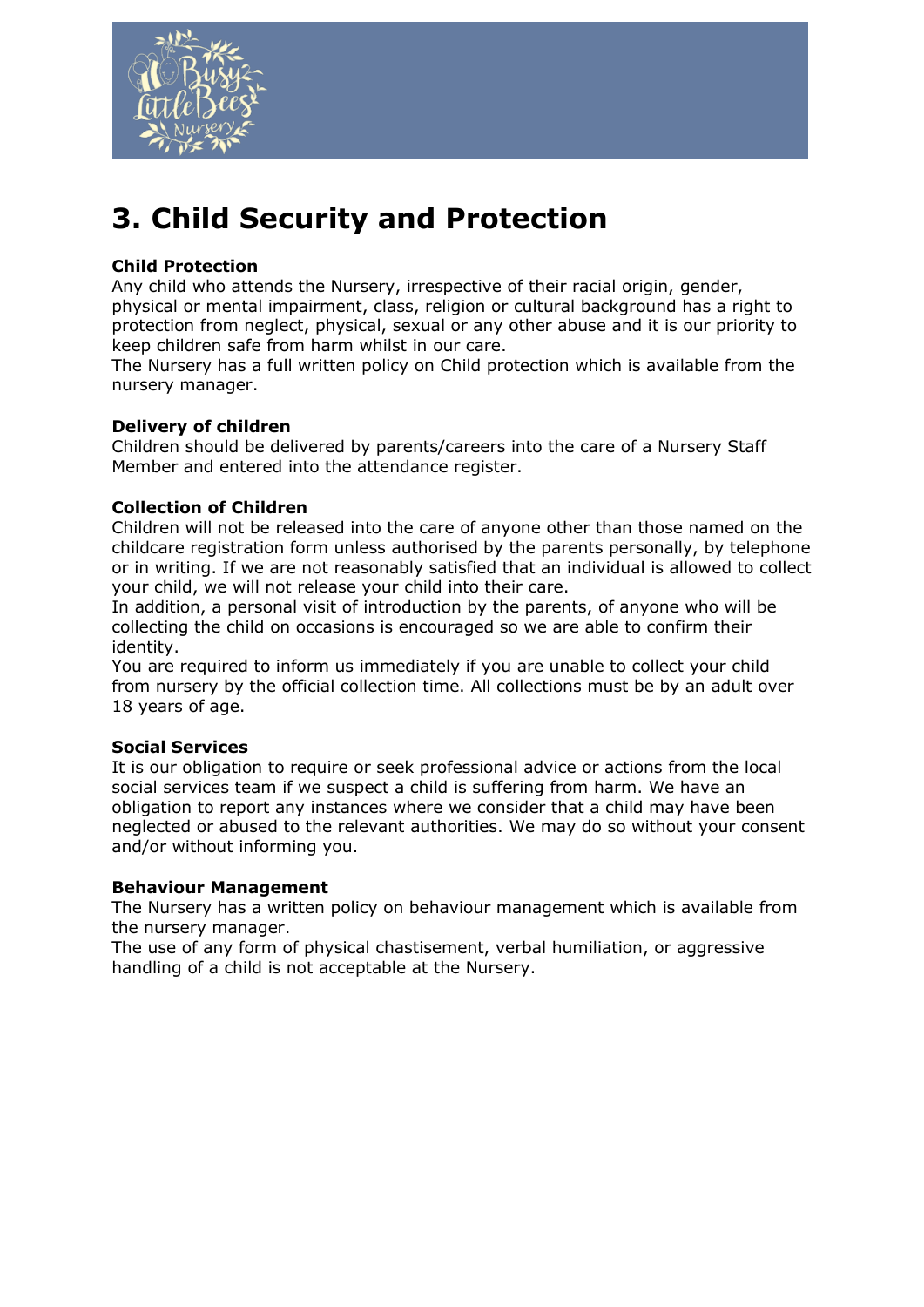

# **4. Property and Premises**

### **Personal Property**

The Nursery does not accept responsibility for loss or damage of personal property brought on to the premises by children or parents.

## **Clothing**

Parents are requested to send children in easily washable, clearly labelled clothing which is appropriate to the weather conditions. Please discourage your child from bringing items of value to the Nursery. Please provide a spare set of clothing for your child in case of an accident or the need for change of clothing

#### **Car Park**

Drivers are asked to drive at a very slow speed and be cautious before setting off. Any vehicle parked in the Nursery car park is parked at your own risk.

## **5. Food and Drink**

#### **Water**

Fresh drinking water is available to all children throughout the day.

For the older children water is available for them to help themselves when thirsty, this promotes independence and self-help skills. For the younger children water will be available and offered throughout the day alongside designated snack and meal times in either beakers or cups depending upon the age and stage of development of the children.

All children will be encouraged by the staff to drink water throughout the day as part of our commitment to offering healthy food and drink options.

#### **Meals & Snacks**

Children will be provided with drinks and snacks at regular morning and afternoon snack times along with a nutritious breakfast, lunch with pudding and light afternoon snack. Menus are displayed on the parents display board; these include age and stage applicable meals and vegetarian options. All special dietary requirements will be catered for.

For Health and Safety reasons we do not accept children bringing in their own packed lunch.

#### **Nut Allergy**

As the number of children with nut allergies is increasing with parental support we aim to keep the nursery NUT FREE. Parents are requested not to send any food or food packaging materials into the nursery. Parents are asked to check that no food is left in their child's bag when bringing it into nursery.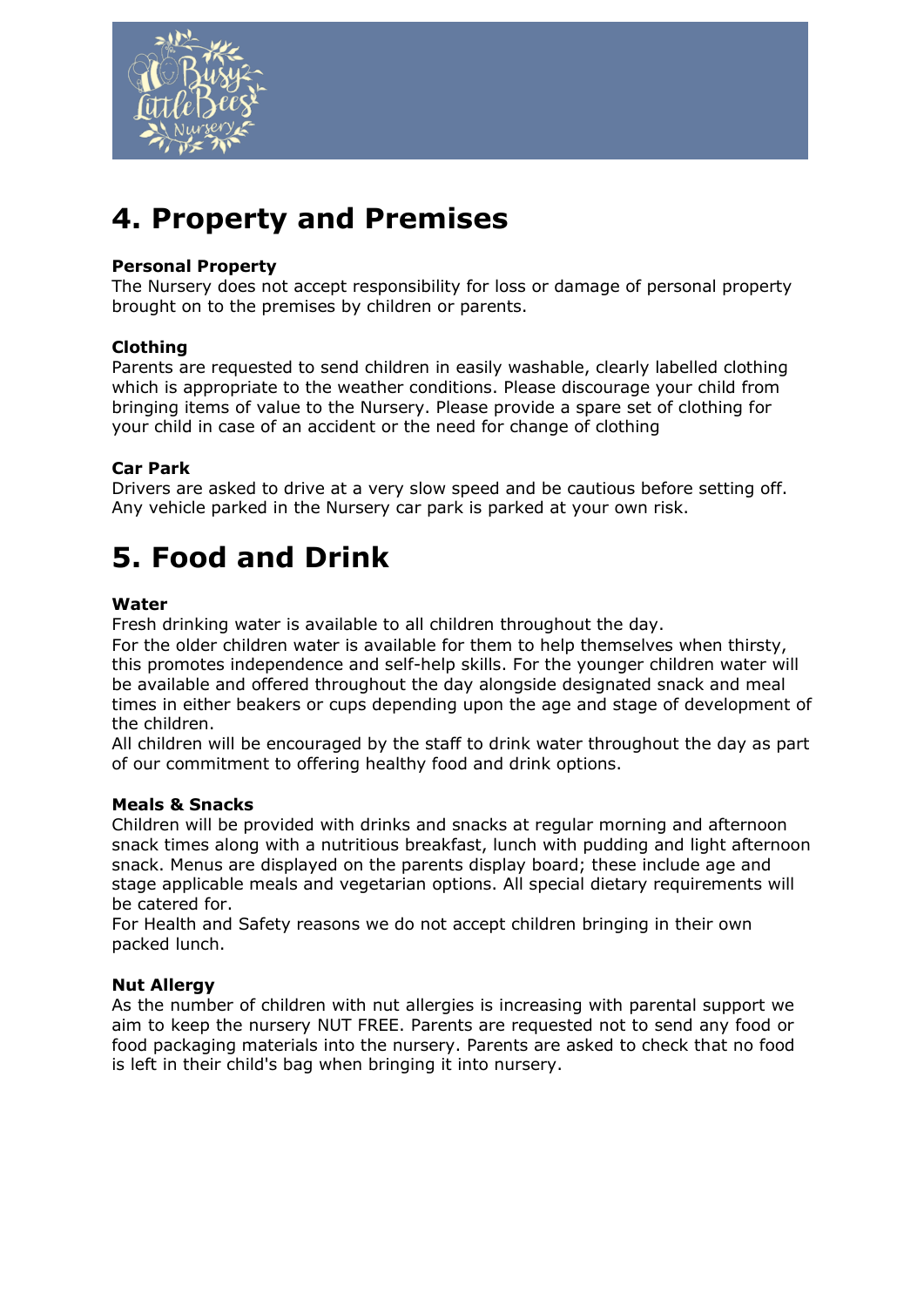

## **Milk Feeds**

Formula bottle feeds should be supplied prepared and labelled by parents and brought to the Nursery each day where they will be stored at the correct temperature until required. Bottles will be rinsed and sent home every evening for sterilisation.

## **6. Childcare Registration**

## **Confirmation of Your Childcare Place**

We will confirm your childcare place within 7 working days as this is subject to childcare place availability. Should there be no availability for requested days, you will remain on the waiting list until a place becomes available or you notify us that the place is no longer needed.

## **Registration Fee**

An initial childcare registration fee of £150 plus a £50 non-refundable admin charge for a 2 – 3 day per week booking or £350 plus a £50 non-refundable admin charge for a 4 – 5 day booking is payable to reserve your childcare place. The registration fee will be refunded against your final months invoice, subject to the nursery receiving 30 days written notice of termination of the childcare place. The registration fee and admin fee is non-refundable in case of cancellation or termination of your childcare place.

## **Reserving a Childcare Place**

We are able to reserve a childcare place and booking pattern no more than 6 months in advance of your child's start date.

Should you wish to extend this 6 months period then you will be required to pay your childcare fees in full from the 7th month onwards to keep your childcare place open.

## **Schedule of Fees**

The schedule of fees are available from the nursery manager.

## **7. Booking Pattern**

We do not charge for the 5 of the 8 public holidays and therefore fees are calculated on a 51 week booking pattern with itemised and actual use invoices. Please note, invoice values will change in accordance to the number of days in the month.

## **Full Days**

Full days are calculated from 08:00am to 6:00pm,

## **Sessions**

Sessions are calculated from 8am to 1:00pm or 1:00pm to 6:00pm.

#### **Regular Booking Pattern**

We accept 2 day, 3 day, 4 day and 5 day weekly booking pattern or 2 sessions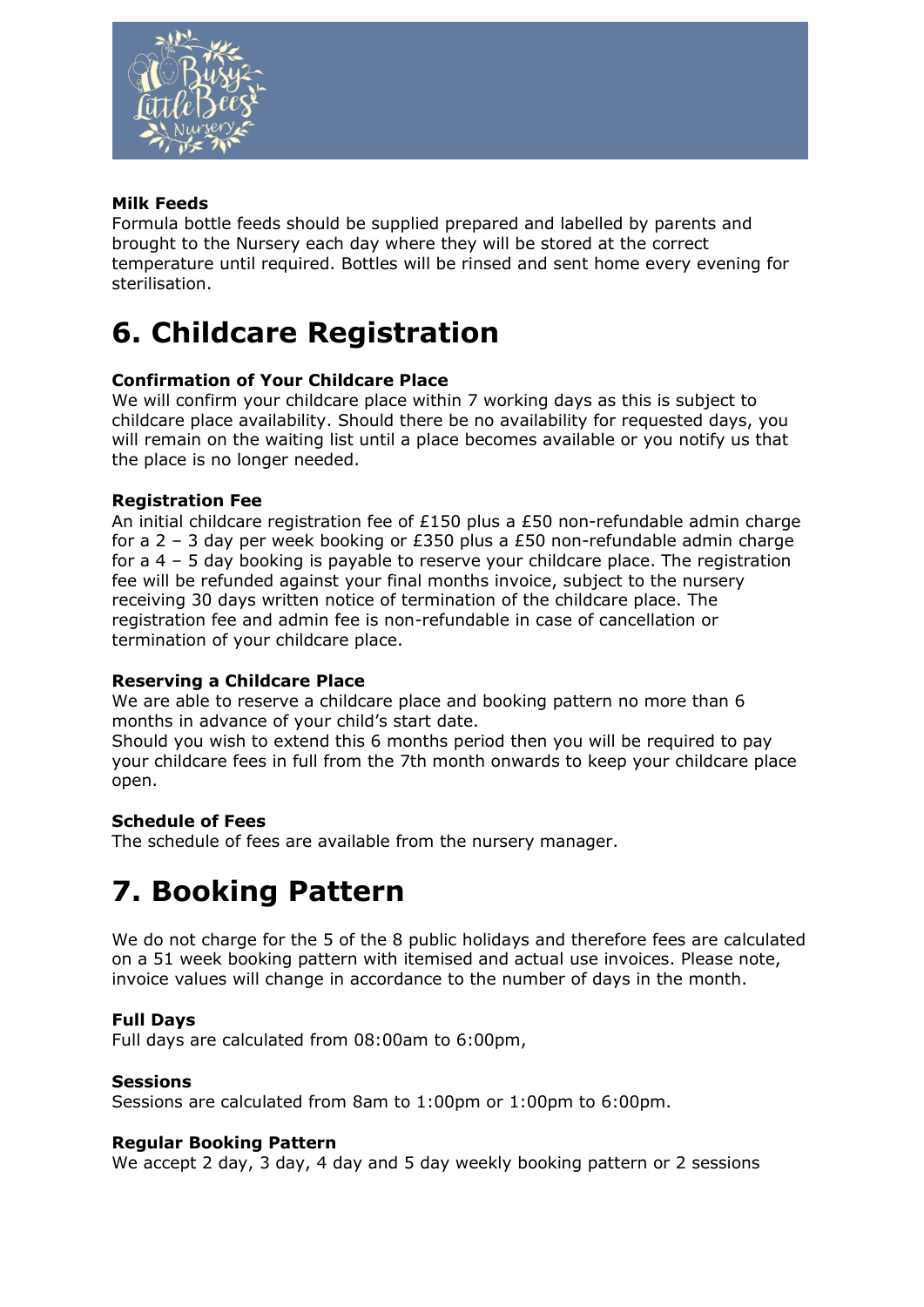

## **Term Time Only**

We are unable to accept term time only booking patterns unless the child attends nursery through the government funded 15 or 30 hours only. If a child attends additional hours to their funded hours outside of the 38 weeks term time only, they will be charged for their whole booking pattern (normal funded days plus additional days).

## **Change of Booking Pattern**

To increase your booking pattern we require 24 hours' notice subject to availability. To decrease your booking pattern you must provide us with thirty (30) days' notice in writing or by email to the nursery manager.

Should insufficient notice be given then you will be invoiced for the full childcare fees for thirty (30) days' notice from the date of any change as if the hours had not decreased.

## **8. Absences**

## **Absence**

Fees remain payable for periods of absence (Holidays and Sickness) as the child's place is kept open and staff and associated costs continue to accumulate and be met by the nursery.

For Covid 19 related absence, refer to separate Nursery Policy

## **9. Flexible Funding Sessions**

## **15 Hours Funding**

Flexible funded sessions is available for all 3 and 4 year old children, regardless of parent income, from the term AFTER the child's 3rd birthday. your child will be entitled to 570 hours of funded education, please see our [schedule of fees for funding](https://busylittlebeesnursery.co.uk/images/pdfs/ScheduleoffeespageApril2022.pdf) and our [admissions](https://busylittlebeesnursery.co.uk/images/pdfs/AdmissionsPolicyApril2022.pdf)  [policy.](https://busylittlebeesnursery.co.uk/images/pdfs/AdmissionsPolicyApril2022.pdf)

## **30 Hours Funding**

The nursery does offer 30 hours funding (an additional 570 hours funded education) to parents who fit the criteria, subject to availability. please see our [schedule of fees for funding](https://busylittlebeesnursery.co.uk/images/pdfs/ScheduleoffeespageApril2022.pdf) and our [admissions policy.](https://busylittlebeesnursery.co.uk/images/pdfs/AdmissionsPolicyApril2022.pdf) Parents need to obtain their funding code to give to the nursery in advance of funding deadlines set down by the government. This needs to be renewed every term. It is the parent's responsibility to obtain this code. Should a code not be obtained in time then no funding will be given, and fees will be chargeable in full for that term.

## **10. Childcare Vouchers**

## **Childcare Voucher Payments**

Currently each parent is able to claim  $E$ 243 (high rate tax payer) or £124 (standard rate tax payer) per month.

The voucher company pays the nursery directly.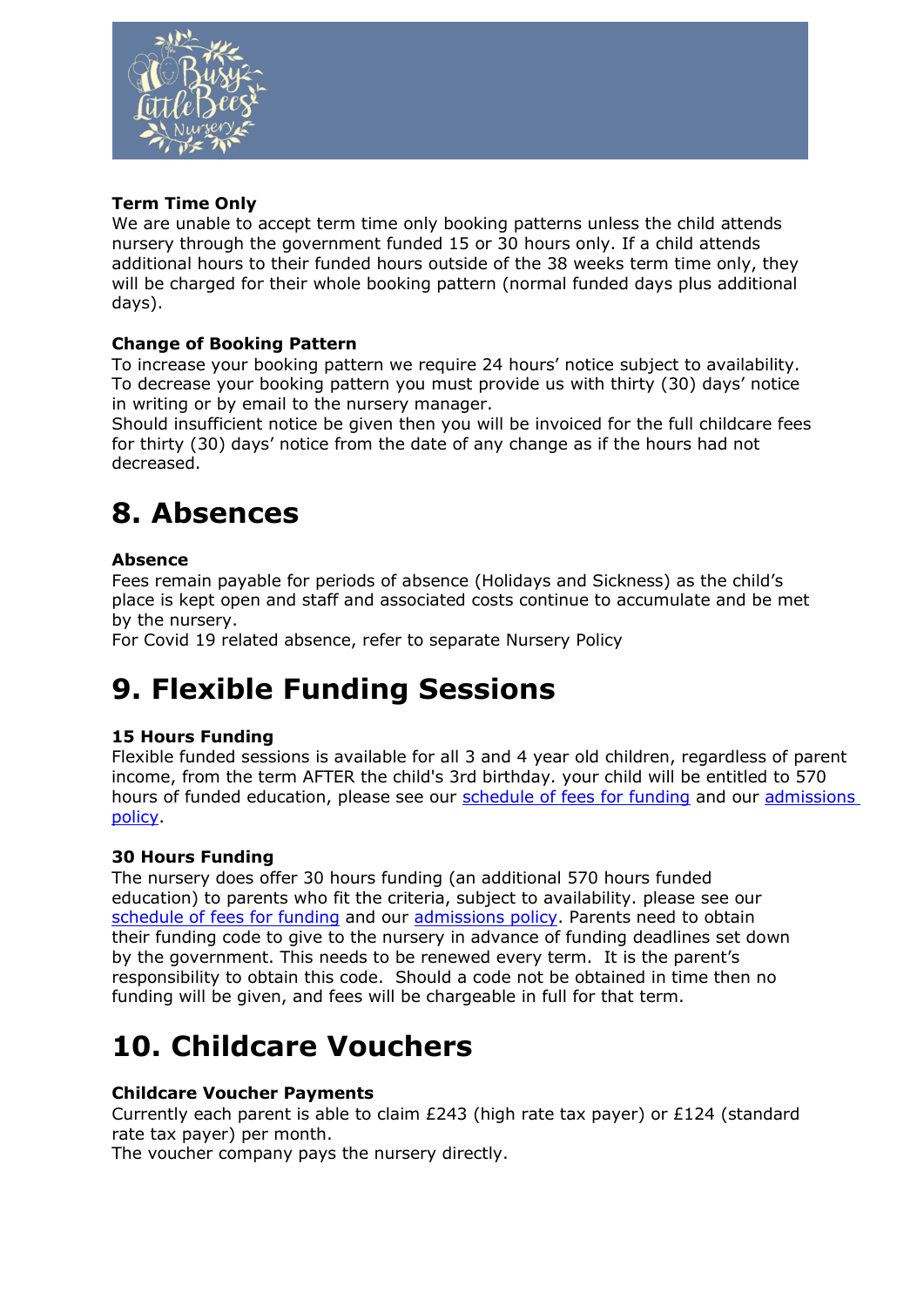

# **11. Additional Days/Sessions**

## **Early Birds**

Should you require additional childcare in the morning from 07:30am to 08:00am, then an additional half hour charge will be applied to your monthly invoice. Places are limited and subject to availability and should be booked a week in advance.

## **Late Pick Up**

Should you be late picking up (after 6:00pm) then an additional charge of £10 for every 10 minutes will be applied to your monthly invoice.

## **Additional Hours (Sessions)**

Should you require additional childcare in the afternoon from 12pm to 1pm or 1pm to 2pm, then an additional one hour charge will be applied to your monthly invoice. Please note that collection after 2pm will be invoiced as a full day until 6pm. Places are limited and subject to availability and should be booked a week in advance.

## **12. Payment of Your Education Fees**

## **Your First Invoice**

We will create your first invoice from your child's first day of attendance until the end of the month.

This invoice must be paid in advance before or on your child's first day of attendance.

Payment of Fees (Monthly in advance)

Fees are due monthly in advance no later than the 1st of each month.

We accept payments by Credit Card, Debit Card, Direct Debit, Standing Order or Online payment method only.

Under exceptional circumstances we may agree to payment by cash; however, it is your responsibility to obtain a receipt from the nursery manager as your proof of payment.

## **Additional Service Fees (Monthly in arrears)**

Additional hours for early bird, late pick up's and additional sessions are invoiced on the following months invoice.

## **Your Final Invoice**

We will create your final invoice from the date of your termination email. You will be required to pay the full fees for the thirty (30) days' notice. It is your responsibility to obtain a receipt from the nursery manager as your proof of termination. Your child may attend during this time unless you have breached the childcare contract terms and conditions.

#### **Non Payment of Fees**

If the payment of nursery fees is outstanding after the 7th of the month, an additional charge of 10% of all outstanding fees will be charged. The Nursery Manager will issue a reminder for outstanding fees including the 10% charge. This charge, along with outstanding fees must be paid within 7 days. This reminder will